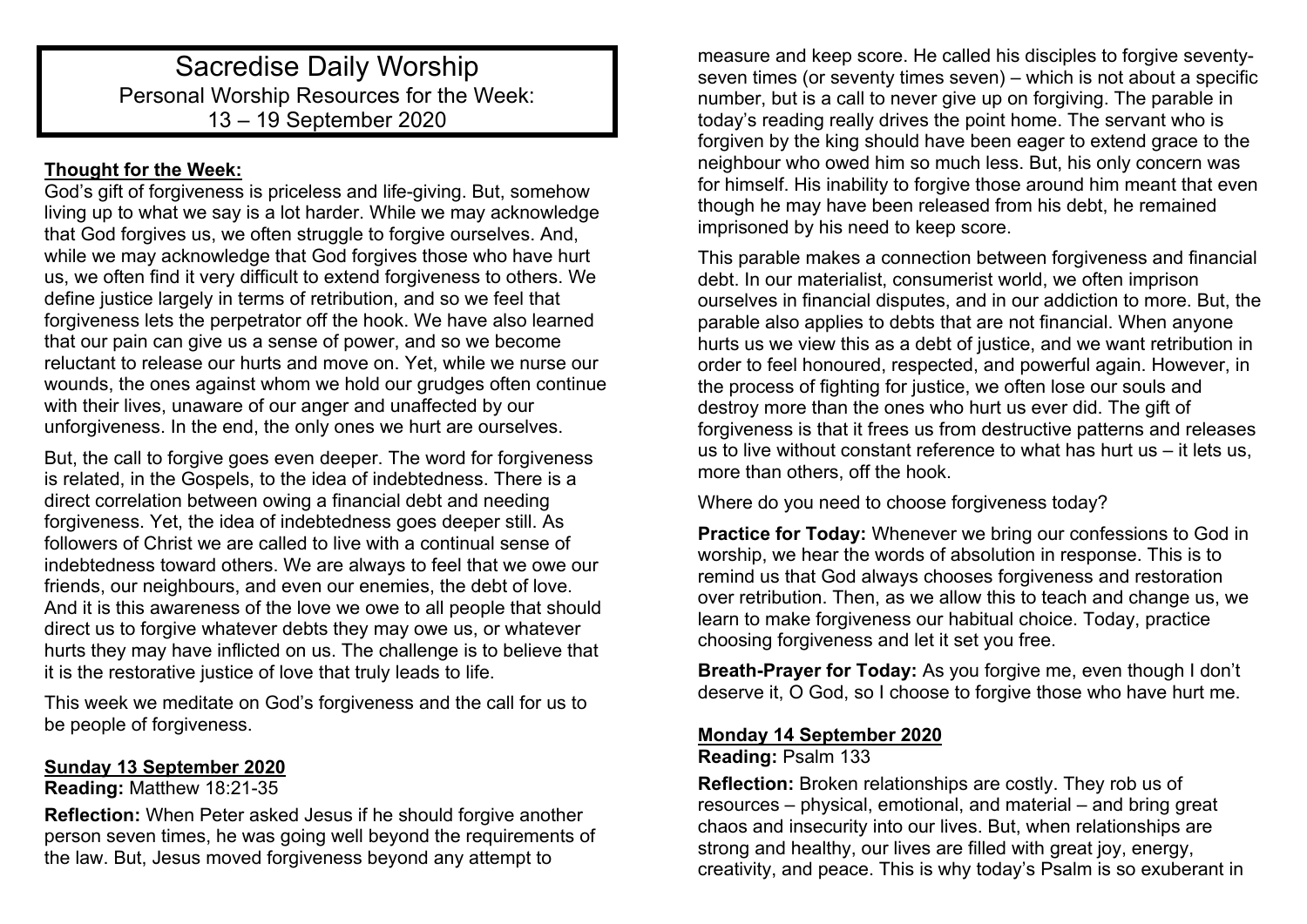its celebration of unity among God's people. This Psalm was a pilgrimage Psalm, which means that it would have been sung as the people processed to the Temple for worship. The writer knew that God was pleased when God's worshipping people were united in heart and spirit, and that the result would be an "anointing" of blessing, like the oil used to anoint the high priest.

Notice how the Psalm ends – God's blessing on those who are united is the gift of life everlasting. In contrast in the first letter to the Corinthians, the writer declares that the disunity among the believers has caused some to be sick and some to die (1 Corinthians 11:17- 30)! It's a simple equation: unity brings life, but disunity robs us of life. The question is how we are to maintain unity with our sisters and brothers who are so very different from us. How do we stay united when we disagree about so much? The answer is that we learn to forgive on an on going basis, and that we do not base our unity on agreement, but on love. Nothing less than generous love and forgiveness can bring, and keep, us together.

How can you allow your generosity in love and forgiveness to unite you with your Christian sisters and brothers today?

**Practice for Today:** Even though we will often be hurt if we choose to be part of a community of faith, the alternative is much worse. We cannot learn to forgive, and find the life it offers, unless we make a commitment to do the work of being united with others. Today, make a choice to commit to a community and to do the work to be united with your companions in faith.

**Breath-Prayer for Today:** As I commit to find unity with my sisters and brothers, O God, make me generous in love and forgiveness.

#### **Tuesday 15 September 2020**

#### **Reading:** Romans 14:13-15:2

**Reflection:** In our society, we are often told to ignore what others think and to just "be ourselves". But, there is a deep flaw in this thinking, because it ignores the way we are shaped by our relationships, and it denies the deep impact that our behaviour has on others. The Bible is clear that even when we find nothing wrong with what we do, if it hurts another person, or hinders their spiritual growth, we should be willing to stop.

As we explore forgiveness this week, it may seem strange to be talking about how our behaviour affects others. But, few of us would consider that we may need to be forgiven for ignoring how our actions may harm others because of *their* weakness, not our own. Few of us may be willing to change actions that we feel are right, because others feel they are wrong. And few us would consider that we may need to forgive others for the way their weakness restricts our freedom. But, when we seek to follow Jesus, we are called into community, and this means that we have to learn to negotiate our differences. It means that we need to be considerate of each other's views, and we need to be willing to adapt what we do in order to avoid harming or offending those around us.

What do you need to change in your life out of consideration for others today?

**Practice for Today:** It is hard to know how our actions and attitudes affect those around us unless we are willing to listen and hear their struggles, criticisms, and questions. Listening like this is not easy, and it can be painful. But, it also offers great healing and reconciliation. Today, work hard to listen to those around you, and try to act with consideration for their feelings and perspectives.

**Breath-Prayer for Today:** Teach me, Jesus, to be willing to serve you by treating others with grace and consideration.

#### **Wednesday 16 September 2020**

**Reading:** Mark 11:20-25

**Reflection:** It was not the season for this poor fig tree to bear fruit. yet Jesus cursed it for bearing no figs. This seems pointless and uncharacteristically destructive. But, the story is divided into two parts with the cleansing of the Temple in the middle. Remember that the fig tree is sometimes used in Scripture as a symbol of God's people. Jesus cleared the Temple because, in this place where worship of God should have been reflected in justice and compassion, the poor were being fleeced by a corrupt system of religious exploitation. So, by cleansing the Temple, Jesus was "cursing" what Israel had become. The fig tree was a parable of this.

But, when the disciples responded in awe to what they saw, Jesus taught them about faith. When we believe in God and God's ways,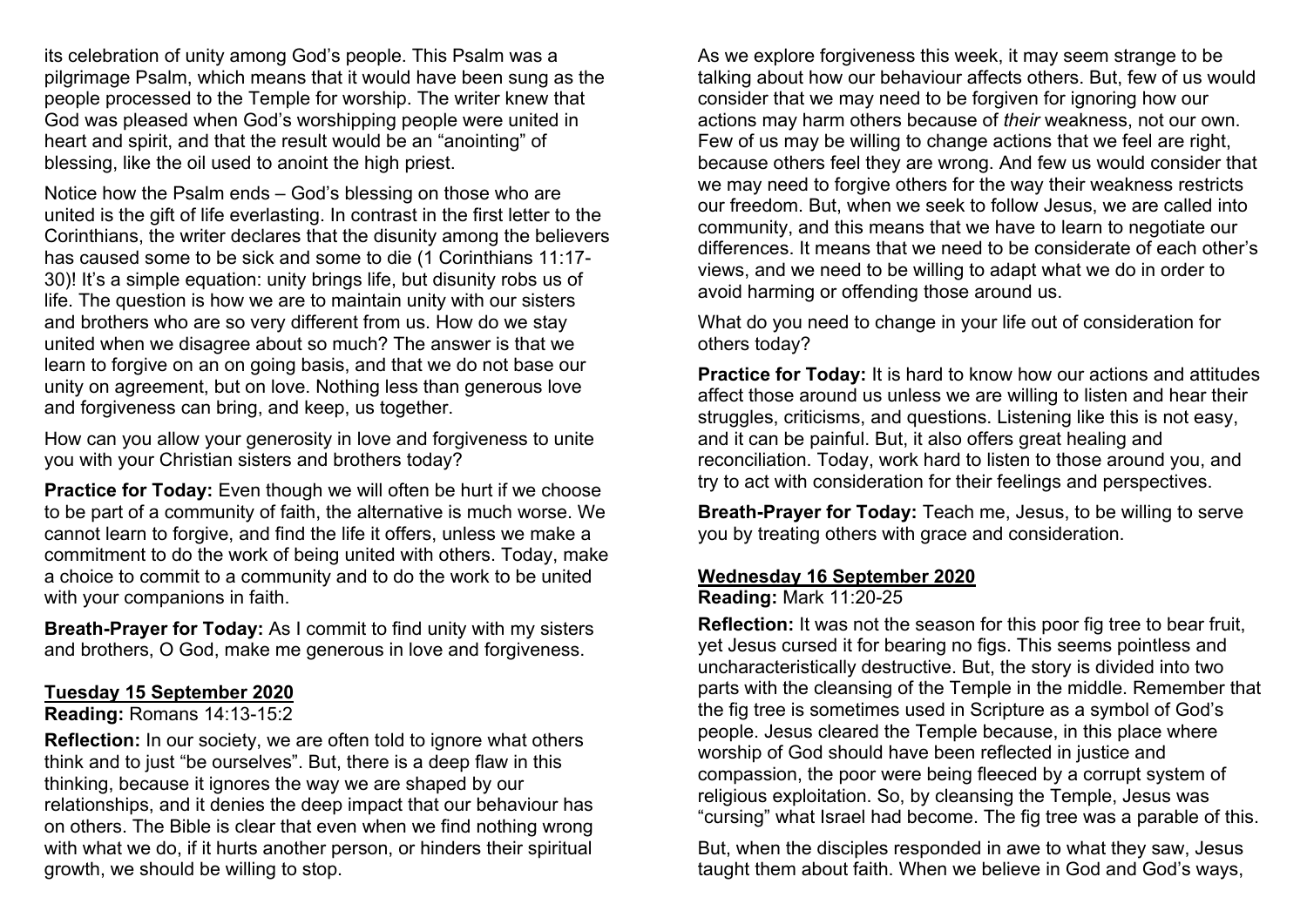then amazing things become possible. Moving mountains does not have to happen dramatically or supernaturally. Sometimes the miracle is in the perseverance and faith to keep moving a stone at a time until the whole mountain is moved. But, this kind of commitment is difficult when our energies are absorbed by petty grievances and grudges against one another. That's why Jesus connects the effectiveness of our prayers with our ability to forgive. When we make our relationships right with God and with one another, all sorts of things become possible – even overcoming injustice and evil.

What mountains do you need to move in your world? How can forgiveness strengthen the relationships that will make it possible?

**Practice for Today:** Faith is quite simply how we choose to think, live, and interact each day. Your life is what your faith has made it. This means that each day we can choose to allow our faith in Christ to guide us, and we can enjoy the restored relationships, and hopeful vision of a new world that Jesus gives. Today, reaffirm your choice to have faith in the way of Jesus – not just in word or thought, but in action.

**Breath-Prayer for Today:** I choose to believe in your ways, O God, and to let this faith guide every part of my life.

#### **Thursday 17 September 2020**

**Reading:** 2 Corinthians 13:1-4

**Reflection:** It can be very painful and difficult when we face moments of confrontation. There are really two big temptations we need to avoid when this happens. The first is to write the other person off as evil or to simply cut them out of our hearts and lives. The second is to become self-righteous and fixed in our view, refusing to hear any alternative or to consider that we may be wrong. But, even when we remain committed to love our antagonists and we work to ensure that we are not just imposing our own ideas on others, we may still need to challenge them. This was the situation in which Paul found himself.

After three letters (of which we only have two) and two visits, there were still those who doubted his calling and credentials as God's appointed apostle. There were still those who sought to undermine his ministry. He had tried to reconcile with them. He had met with

them and worked to find common ground. He had instructed the church and served them with great love. But, in the end, he had to stand strong against those who were destroying the Church. But, even as he did this, his love was unchanged, and he made certain that his motives were not to impose his own ideas, but to speak only the word of Christ. It was this servant heart, and this submission to Jesus' way that gave Paul the authority to confront the troublemakers. And sometimes, the most gracious, forgiving and loving thing we can do is challenge others when their actions bring harm to God's people.

How can you ensure that you are submitted to Christ and working to love those with whom you disagree today?

**Practice for Today:** Sometimes the best way to resolve our disputes is not through words but actions. Paul confidently declared that he would prove that it was Christ speaking through him - which he would certainly have done through loving actions. When our lives reflect the compassion, grace, justice and humility of Jesus, that's often enough to confront those who speak ill of us. Today, allow your actions of love to speak more than your words.

**Breath-Prayer for Today:** When I face criticism, O God, may my love, humility and service speak the truth about my life.

## **Friday 18 September 2020**

**Reading:** Psalm 145:1-8

**Reflection:** On Sunday the Gospel reading is the parable of the workers who are hired throughout the day but paid the same wages. It's a story of shocking generosity, and a challenge to our addiction to meritocracy. Today's Psalm prepares us to meditate on this parable by inviting us into a grand celebration of God's grace and love. After beginning by declaring God's goodness and greatness, the Psalm continues by remembering God's mighty acts, God's miracles, and God's awe-inspiring deeds. When a biblical writer uses three different ways to say the same thing, we must pay special attention! And the message we are invited to hear and take into our hearts is this: God is always active on behalf of mortal humans, whom God loves. Finally, this section ends by affirming God's mercy, compassion, and unfailing love.